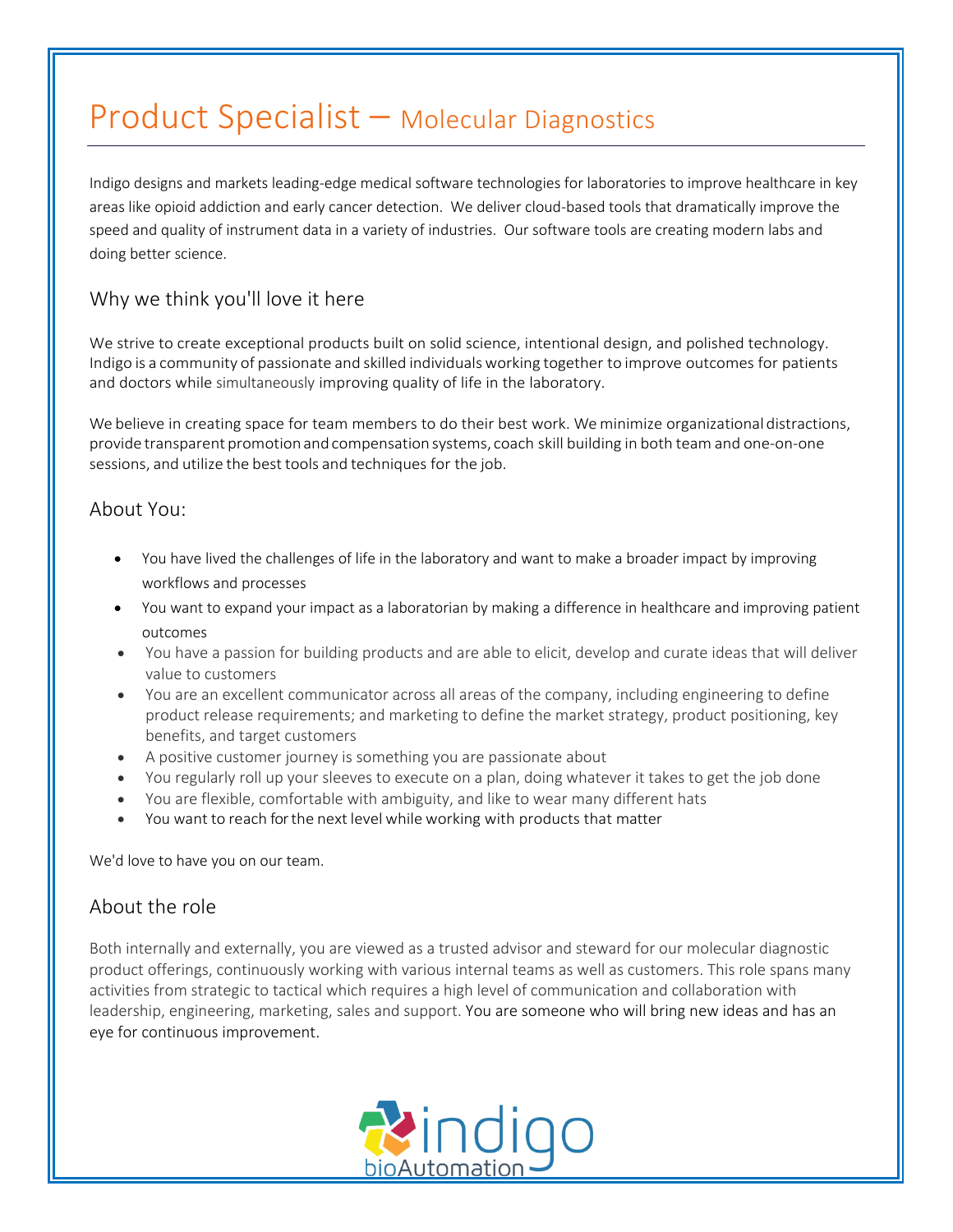Working with our molecular clients, you represent and apply Indigo BioAutomation's industry-changing products to these labs and workflows. You bring a unique blend of business and technical saavy, a big-picture perspective, and the drive to make our vision a reality by helping build and deliver our products to molecular laboratories. You are viewed as a friend of the lab and understand the business and technical challenges of their environment. You act as the product champion to the client, connecting product capabilities to real-world needs, helping define and configure the integration and use of the product into a client's laboratory, and actively engaging to explore additional business opportunities that can benefit both Indigo and the client. You will use your diverse set of skills to drive commercial success for our products making an impact in molecular laboratories.

## General Responsibilities

- Master scientific and technical aspects of Indigo's products that target molecular laboratories
- Understand how the molecular market is evolving and if/how current products are not meeting market needs
- Gather, refine, and contribute potential product requirements and improvements, based on voice-ofthe-customer activities and recurring client questions or issues
- Collaborate with design, engineering and leadership teams on building and evolving our products for molecular diagnostics
- Assist in translating product strategy into planned work across multiple areas of the organization
- Assist the leadership team in modeling product business potential, including revenue forecasts, based on documented assumptions
- Lead training sessions for groups as part of new customer implementation
- Utilize project management skills to keep all implementations on schedule, and proactively escalate internally as necessary if/when a client is at risk of not implementing on time
- Develop and refine training and self-help materials for clients
- Apply a concierge level of support to clients experiencing any issues to ensure clients are satisfied and obtaining maximum value from our products
- Engage in a variety of other pre- and post-sales and support activities; other analytical and scientific tasks as necessary
- Travel required for the purpose of meeting with clients, both pre- and post- sales, as well as tradeshows (~25-30% travel expected)

## Experience

- Experience working in the molecular diagnostics/ mass spectrometry fields
- Significant operational experience in a molecular laboratory
- Experience building/ working in and on new products
- Bachelor's degree or higher in chemistry, biochemistry, medical technology, or related field
- MBA, Master's or PhD degree in computer science or engineering, or related work experience, a plus
- Knowledge of project and product management principles, best practices and procedures of software development projects, a plus
- Knowledge of quality/ regulatory, preferable